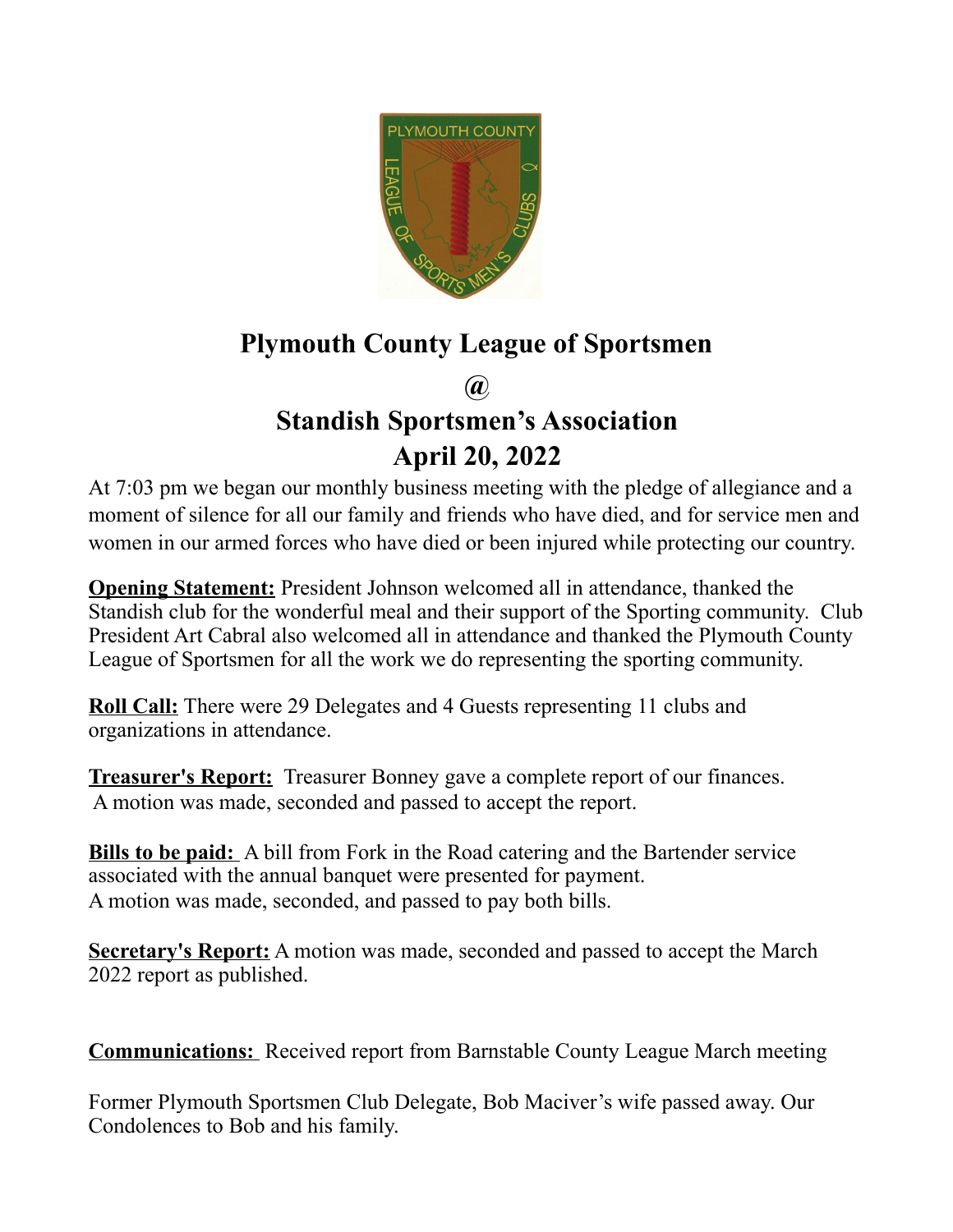Longtime Carver Club delegate, Dick Thorne is hospitalized. Our well wishes to "Foghorn" for a speedy recovery

**Special Guest:** There were no special guests present at the meeting

**Massachusetts Division of Marine Fisheries Report:** Ross Kessler attended the meeting and gave a brief report.

Public Access: Salem Willows Park Pier demolition is complete. The project has been expanded to include landing/entry area. The project is being treated as a cost share project with saltwater fishing permit money and the town of Salem.

R. Amidon, D. Cameron, D. McKiernan, K. Creighton, and Ross toured Cape Cod Canal locations to explore possible sites for small fishing platforms to be built.

ASMFC Species: Summer Flounder can allow for a 16.5% liberalization. There are a number of size limit and seasonal recommendations being discussed.

Diadronous: Westport River- the Forge Pond Dam fish passage will allow fish into lake Norachoke in Dartmouth. This will allow for 165 acres of passage in over 100 years.

Jones River- another Forge Pond Dam, this fish passage will open another 640 acres of spawning habitat.

Stump Brook- a tributary of the Satucket River in E. Bridgewater. A fish ladder will be constructed in house. This project was made possible because of the work PCLS did in partnership with the Division of Ecological Restoration which led to the opening of the Satucket River.

Ross also answered a few questions asked by delegates.

**Massachusetts Division of Fisheries & Wildlife Report:** Jason Zimmer was unable to attend the meeting. Jason forwarded me a report which I have attached to the end of this report.

**Seven Person Board Report:** No Report was given.

At the April meeting the board approved several changes to the Waterfowl season. Please see the changes in Jason's report attached to end of this report.

**Legislative Report:** The M.C.A. working with input from various State Legislatures and the Lobbying group put 3 priorities into State Budget amendments. The 3 priorities decided on are: legalize crossbow use, reduce Archery setbacks, and relax Sunday hunting prohibition.

PCLS received a response from Ryan Fatman in regards to the letter written in oposition to H-1529 the red flag bill.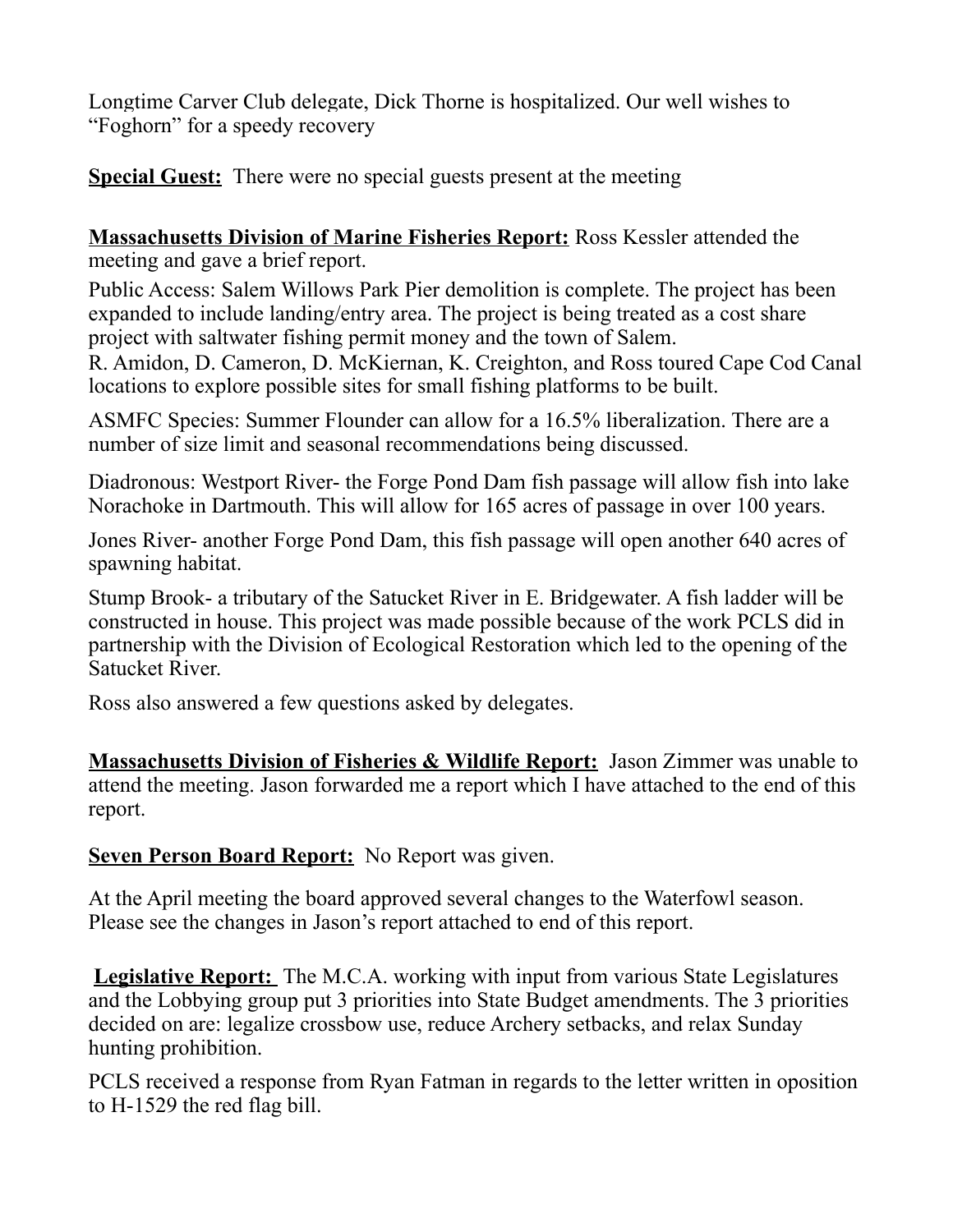**Massachusetts Conservation Alliance:** The MCA is working on a rapid response Email list. The list has been reviewed, and contact information for State Senators and Reps was added for those who have signed up. To sign up go to <https://massconservationalliance.org/mca-list-signup.html>

**Old Business:** Any Club wishing to host a meeting for the 2022/2023 season should contact President Johnson before the September 2022 meeting.

President Johnson spoke with Mark Rasmussen from Buzzards Bay Coalition about the proposed outflow pipe into the Canal. Mr. Rasmussen stated they are writing a report that covers all aspects of the project, and will forward a copy to PCLS when complete.

**New Business:** After some discussion a motion was made, seconded and passed to make a donation to the Outdoor Writers Association scholarship fund in honor of Randy Julious.

Unfortunately the Plymouth Fur Ban passed at town meeting. The vote was roughly 60% in favor and 40% opposed.

It is time for annual elections. The nominating committee members are: Art Cabral, Ed Birch, and Sue Fernandes. All positions are up for renewal. If any one is interested in running or has questions about positions, please contact Art  $(a)$ 508-631-6502, Ed  $(a)$ 508-254-2889, Sue @ 508-642-3302.

**Annual Banquet:** Our annual banquet was held on Saturday April 23, 2022 at Camp Kiwanee. The hall was full with many old friends and some new friends who all enjoyed themselves. The catered dinner was delicious with plenty of food for all. A tremendous amount of planing and time goes into putting on the banquet. VP. Jim Smith should be congratulated for putting the whole thing together. There were a huge amount of bucket raffle items as well as silent auction items that were won by many happy guests. President Johnson welcomed all, and gave a wonderful tribute to Randy Julious highlighting his many accomplishments as a writer, artist, guide, and sportsman. President Johnson then presented Randy's wife and family members with a Lifetime achievement award as well as a donation from the PCLS to the outdoor Writers Association Scholarship award program in Randy's name. President Johnson then addressed the guests acknowledging all club presidents and delegates, special guests and dignitaries. He spoke about some of our achievements and what our goals are moving forward.

The Grand Raffle winners were:

1<sup>st</sup> prize Dennis Raguzzini from the Carver club

2<sup>nd</sup> prize Dave Morin from the Worcester County League

3<sup>rd</sup> prize Meghan Nord who bought a ticket at a Standish club breakfast

CONGRATULATIONS to all 3 winners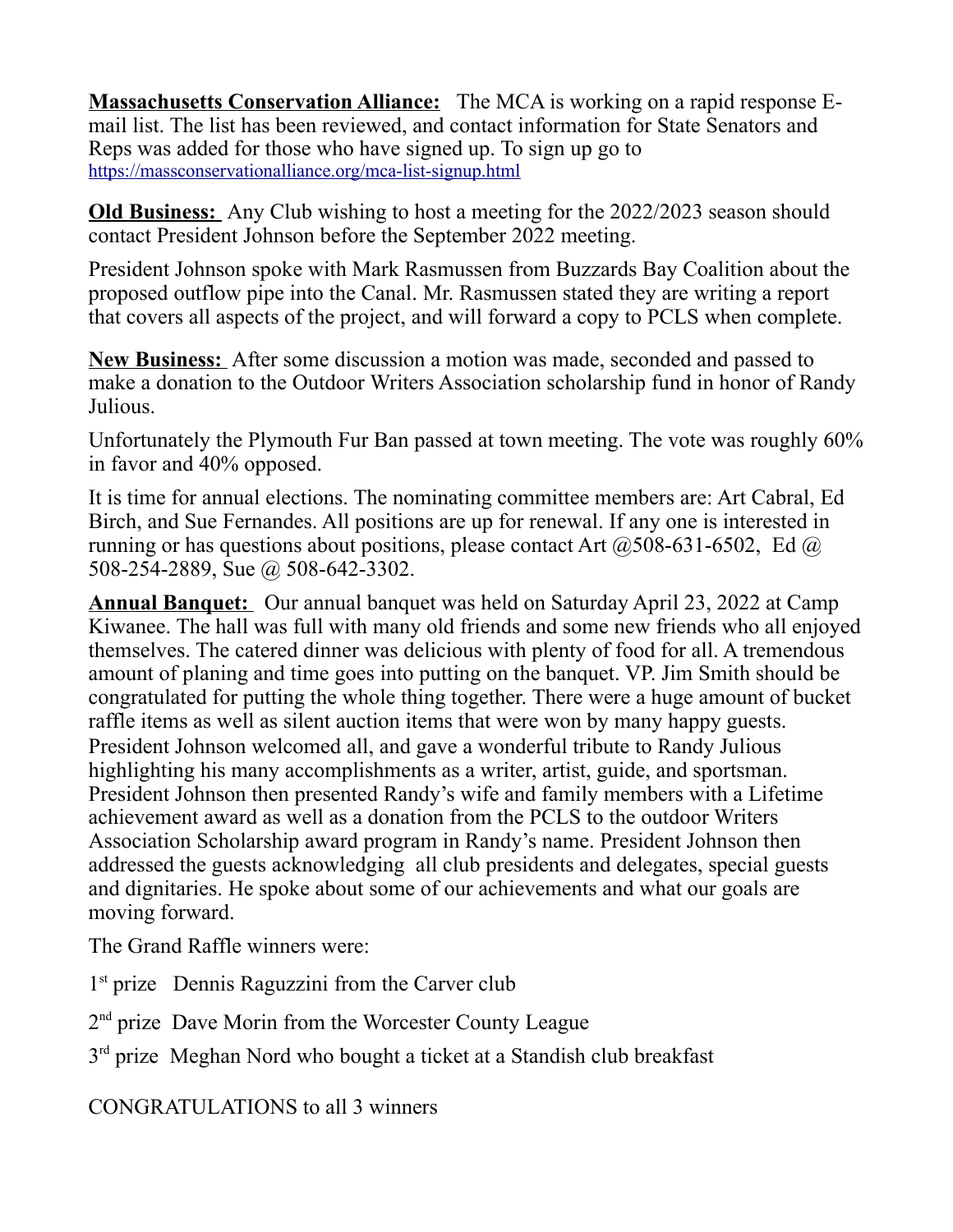## **Good of the Order:**

.

The 13<sup>th</sup> Annual Saltwater Lure Collectors Club show is Saturday, May 14, 2022 from 8:00am – 2:00pm at Whites of Westport.

**Adjournment:** The meeting came to a close at 8:03 pm. Our next meeting is scheduled at Upland Sportsmen Club, 76 Upland Rd. Plympton, Ma. On May 18, 2022. Camaraderie at 6:00 pm and agenda at 7:00 pm.

At the present time there is no state mandate requiring the wearing of masks or social distancing at indoor meetings or events. It is up to each individual to do whatever they are comfortable with. PCLS respectfully asks if any Delegate or guest is experiencing any symptoms of covid, that they please refrain from attending the meeting.

PCLS Secretary

*Ed Birch*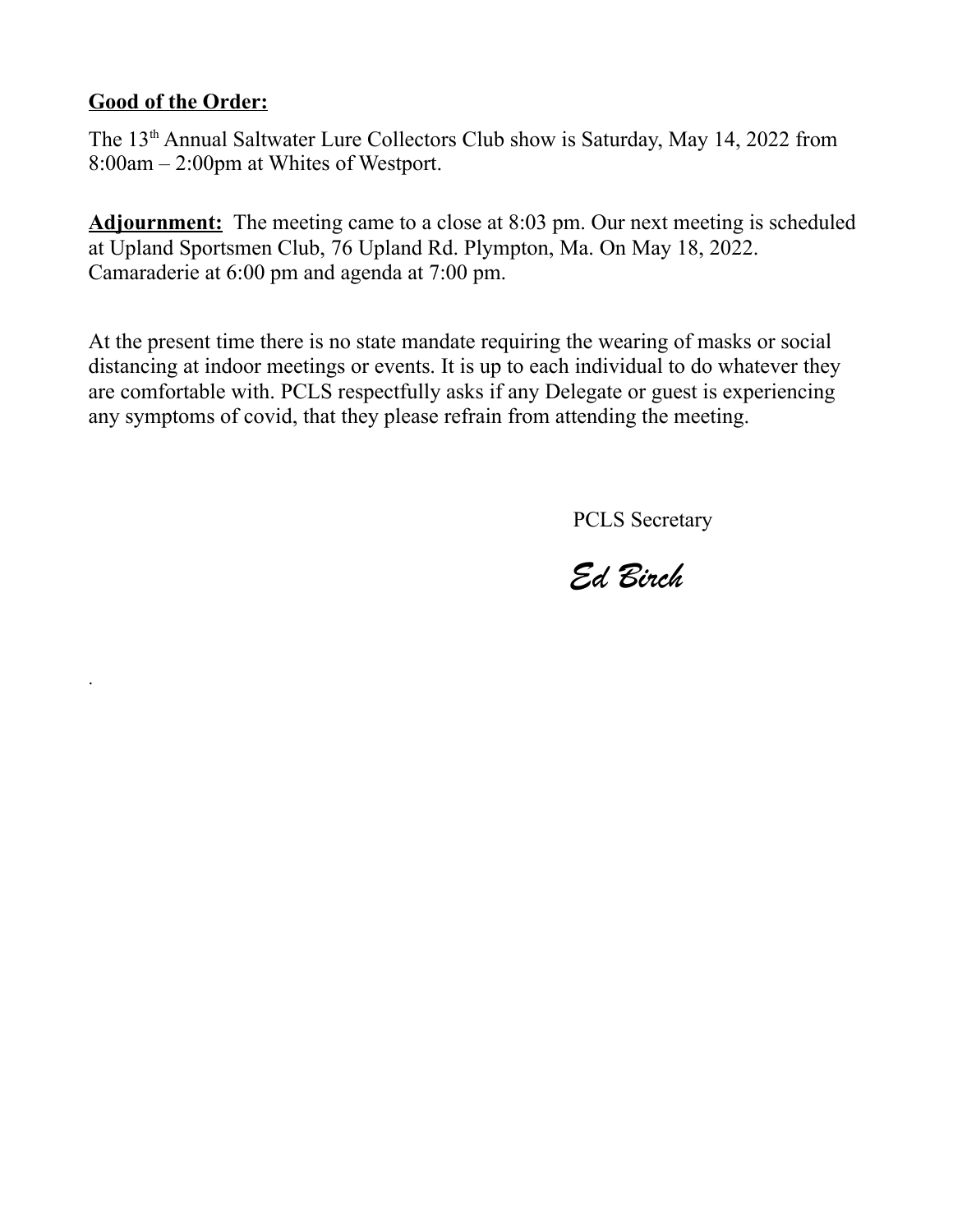## Southeast District Report April 2022

 Trout stocking continues to progress smoothly and some larger fish have started to get stocked. We have had to deal with a couple issues with access including Parsons Pond in Marshfield, which we had to temporarily stop stocking this spring as the road was closed due to construction, and Whitings Pond in North Attleborough, where we were alerted that the Town was requiring fees for access that violated our trout stocking policy. Stocking was suspended pending an attempt to consult with the town to bring their fees into compliance with our policy.

 The 2021 Massachusetts deer harvest data has finally been released. The delay was due to a number of factors, but primarily due to the difficulty and logistics associated with transferring data from our old MassFishHunt system to our new one. The total deer harvest was 13,363. This is in line with the previous 5-year average. A breakdown by season can be seen below:

o Youth: 79

o Paraplegic: 7

o Archery: 5,894

o Shotgun: 5,008

o Primitive Firearms: 2,375

 Our spring prescribed fire season well underway and all of the work my staff performed during late winter has been paying off by allowing for safe and effective burns due to the excellent fire breaks they created and maintained. We have completed prescribed burns at Penikese Island Sanctuary and the Mashpee Pine Barrens, Frances A. Crane and SE Pine Barrens WMAs. Additional burns expected/planned for other units at Mashpee Pine Barrens, Frances A Crane and SE Pine Barrens, as well as Camp Cachalot WCE and the Hyannis Ponds and Noquochoke WMAs.

 All SE District fire crew completed their annual required refresher training and completed the required work capacity test and fire shelter training.

 As I mentioned last month, beavers and beaver-related issues are increasing throughout southeastern Massachusetts. In the past couple of months we have worked with several towns to find solutions to flooding issues caused by beavers, which often includes permitting through the local BOH and Conservation Commission and the involvement of a licensed trapper with specific beaver experience. As one might suspect, most towns in the District have virtually no experience dealing with beavers and it takes a lot of work to help guide them through the difficult/confusing laws and regulations pertaining to nuisance beaver management. Fortunately, all the towns have really taken an interest in the process and have been very easy to work with. We have also been dealing with our own beaver issues at the Burrage Pond WMA, where multiple colonies of beavers have damaged or threatened water control structures, one such situation also involved the City of Brockton water supply and the dam on Stump Brook.

 Parking lots were improved and/or maintained at several WMAs and gravel was added to lots at Frances A Crane, Burrage Pond, Taunton River and Erwin Wilder. Additional lot maintenance/creation is planned over the next couple of months.

 Boundary marking has been ongoing with work done recently at Rocky Gutter and Sippican Headwaters. Additional boundary marking is getting started at Black Brook WMA this month. Surveys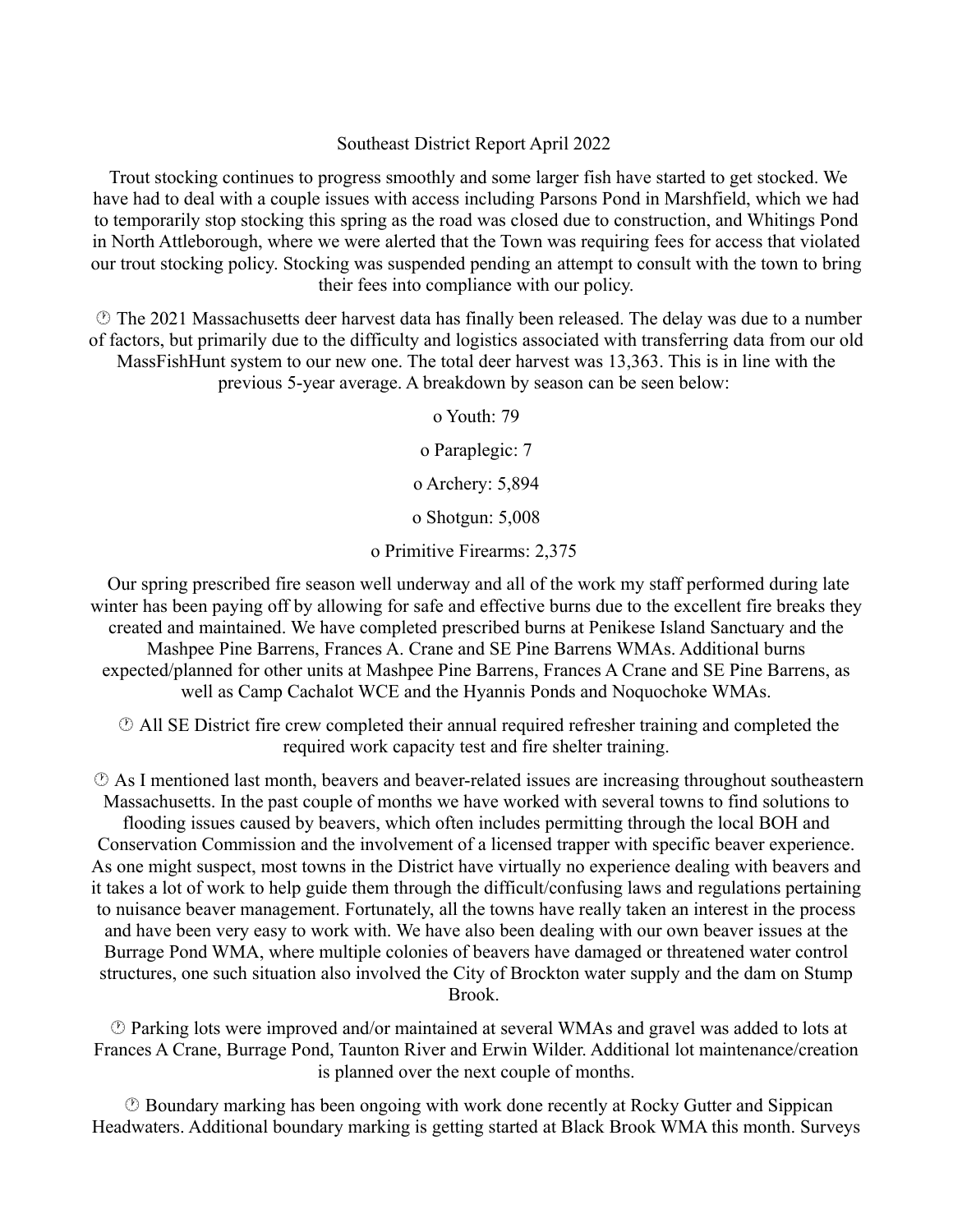have been completed where needed on difficult boundary lines at Hockomock Swamp and Fox Island WMAs.

 Staff assisted the Buzzards Bay tern project by moving boats used for the project and helping to brush cut habitat at Bird Island Sanctuary.

 The annual spring bald eagle survey was completed on April 8. Staff visited all known eagle nests in the District and also investigated a few leads. All of our known nests were confirmed to be active with nesting birds. No confirmed new nests were located, but we are certain there are other nests out there so please keep any reports of adult eagles this time of year coming in. We also are continuing to receive additional nesting reports on Cape Cod in a few locations that sound very promising.

 Wood duck nest box checks has been completed for the year. Our wildlife biologist checked a total of 51 boxes at 13 different sites. Box usage was good, however we have been noticing a general increasing amount of use by hooded mergansers.

Winter black duck banding was completed successfully and we worked with a graduate student out of the University of Saskatchewan to affix solar-powered satellite transmitters to female black ducks as part of a study looking at migration patterns, nesting attempt and brood survival. We have also recently completed some mallard banding using a tub launcher at several sites. Most of our female black ducks have now made their migration back north to their breeding grounds. Two birds from Cape Cod are still on the Cape, but the other birds are currently in Maine near Bar Harbor (4), 1 in the St Lawrence River and 1 on Prince Edward Island.

 Fields mowing has been completed for the season at both the pheasant and quail area at Myles Standish SF. This mowing helps keep woody shrubs and tree saplings from encroaching into the fields.

 The District has been coordinating with the Groundwater Remediation personnel at Camp Edwards on a required cleanup of former grenade ranges. A portion of these former ranges falls on the northern edge of Frances A Crane WMA. The work was designed to match existing habitat management on the WMA, where a portion will be converted to grassland and a portion turned into Savannah-type habitat.

All of the tree clearing work has been completed and the contractors are now going through their subsurface investigations to clear the site of materials (all dummy grenades, as this was not a live grenade range).

 The District Fisheries Biologist continues to provide technical advice and support to the ongoing restoration of the Coonamesset River.

 Ongoing PIT (passive integrated transponder) work continued on Red Brook, Quashnet and Childs Rivers including monitoring and maintenance of in-stream antennae.

 Mill Brook Bogs WMA restoration project will be going to construction this year. All but one permit is in hand. MassWildlife is collaborating with our sister agency, the Division of Ecological Restoration, to complete a major wetland restoration within the former cranberry bog complex, while also doing upland oak/heath woodland and sandplain grassland restoration abutting the bog complex. The upland habitat work will be completed prior to June 30 and the wetland work is expected to start sometime this summer/fall.

 Restoration of former cranberry bogs at the Taunton River WMA was completed this month. The site was part of an EPA and Department of Justice enforcement order against the prior owner and MassWildlife worked with the EPA to acquire the property and design and go out to bid on the restoration project. MassWildlife worked with the contractor closely and monitored the ongoing work. The only remaining item to complete on the site is seeding of exposed soils with native wetland seed